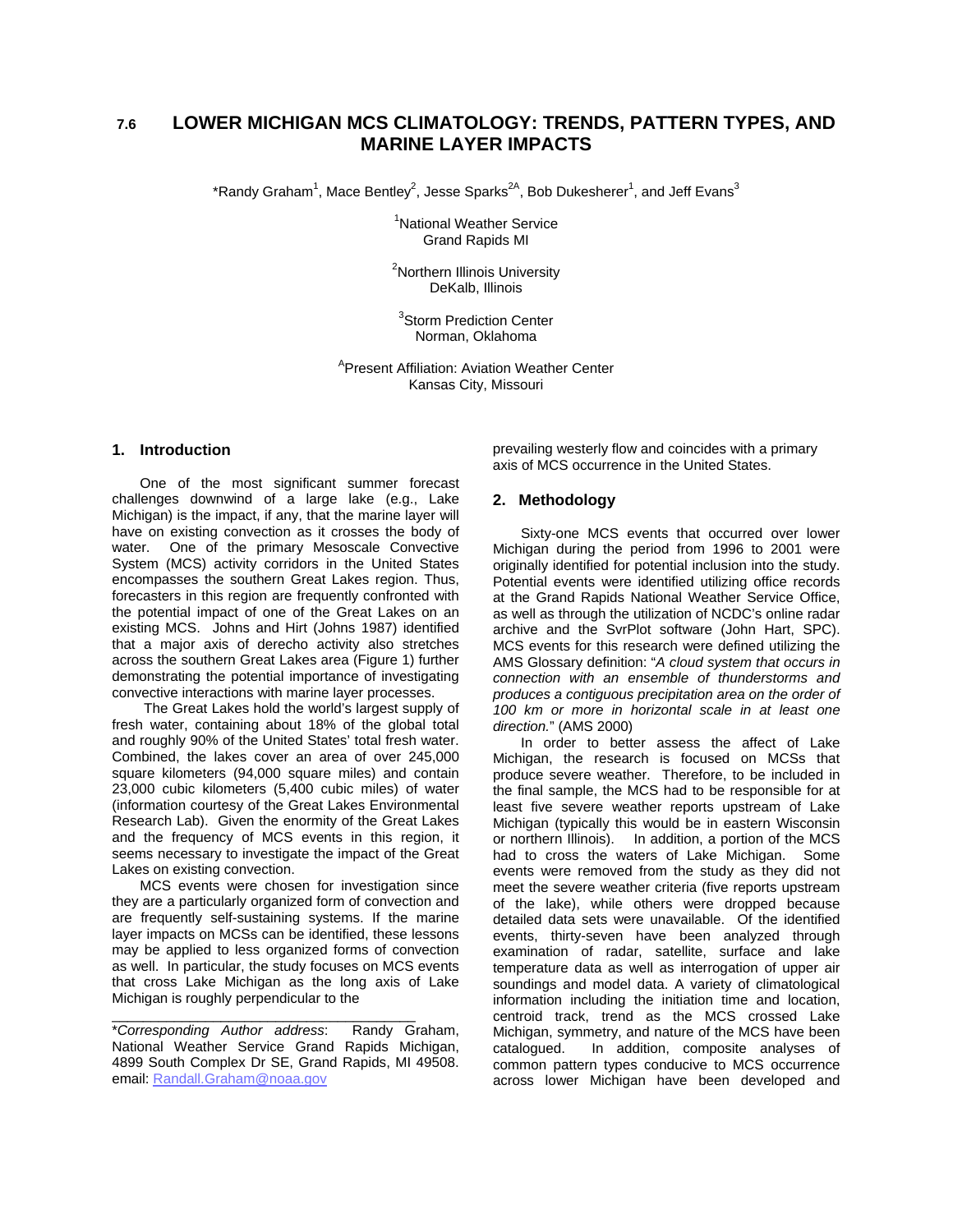composite values from upper air soundings across the Great Lakes region have been generated.

#### **3. Climatological Information**

Once the events were identified for inclusion in the study they were stratified by whether they maintained their intensity or weakened/dissipated as they crossed Lake Michigan. Additional parameters that were tracked included the location of MCS formation (and three hourly tracks of the centroid of the MCS), time of MCS initiation, time that the MCS reached the western edge of the lake, MCS residence time over the lake, whether the MCS was progressive or serial in nature, and whether the echo structure was symmetric or asymmetric.

If an MCS maintained it's reflectivity structure and produced a similar number of severe weather reports upstream and downstream of Lake Michigan it was put in the "Maintained" category. However, if the MCS completely dissipated over the lake or the reflectivity structure weakened and the MCS produced substantially fewer severe weather reports downstream of the lake (at least a 50% reduction in reports) then the MCS was grouped into the "Weakened" or "Dissipated" categories. Of the thirty-seven MCSs included in the climatology twenty-five maintained their intensity as they crossed Lake Michigan while twelve weakened or dissipated. It was found that events were more likely to dissipate or weaken over the lake in the summer months than they were in the spring or the fall. A total of twenty-one events in the study occurred in June, July, or August. Ten of the twenty-one events (~48%) that occurred in these months weakened or dissipated. In fact, ten of the twelve (83%) events in the study that weakened or dissipated over the lake occurred in the months of June, July or August (Figure 2). Conversely, of the sixteen events that occurred in the spring or fall (March through May and September through November, respectively), only two (12.5%) weakened or dissipated.

MCS events were also divided by echo structure into 'Progressive' and 'Serial' types based on the classification of derecho events presented by Johns and Hirt (Johns 1987). Johns and Hirt identified progressive events as being characterized by a "short curved squall line oriented nearly perpendicular to the mean wind". Progressive events generally occur along and north of a warm frontal or quasi-stationary boundary. The serial type events are oriented in such a way that there exists only a small angle between the mean flow and the axis of the squall line. Serial events typically consist of a series of smaller bows and LEWPs (line echo wave pattern). While they often initially develop along and, in some cases, north of a warm front or quasi-stationary boundary they typically develop south into the warm sector ahead of a cold front (Johns 1987). Of the thirty-seven events in this study twentyfive were identified as being progressive in nature while twelve were serial. Progressive events were more likely to weaken or dissipate as they crossed Lake Michigan. For comparison, 36% (9 of 25) of the progressive MCSs weakened or dissipated while only 25% (3 of 12) of the serial MCSs weakened or dissipated. Progressive events were most likely to occur during the late spring and summer months with 22 of the 25 events occurring during the May through August (inclusive) time frame. Serial events on the other hand were more likely to occur in the Spring or Fall with 7 of the 12 occurring in the April-May time frame or the September to November time frame (Figure 3). Several concepts can be gleaned from the statistics. The progressive events tend to occur in more benign warm season environments and may be more likely to dissipate as they cross Lake Michigan due to lesser large scale "forcing". Also, the stable boundary layer in place over Lake Michigan is not as great in the summer months (weaker lake-land contrast). Conversely, serial events tend to be more "strongly forced" as they are typically associated with stronger upper level systems and their associated low level frontal features in the spring and fall. Also, the serial systems which occur in the spring months are more likely to encounter a very stable marine layer (i.e., cold water temperatures overlain by warm air aloft) which allows them to become elevated and, therefore, not ingest the stable air from the marine environment. In the fall, the serial events are more likely to cross the lake when the relatively warm waters of Lake Michigan may act to further destabilize the lower troposphere.

Additional parameters that were looked at include the time at which the MCSs moved across Lake Michigan as well their residence time over the lake. The majority of the MCSs moved over Lake Michigan between 1900 UTC and 0300 UTC with twenty-five (~68%) of the events reaching Lake Michigan during this time frame (Figure 4). There is a strong minima in MCS occurrence between 1200 UTC and 1800 UTC with only two of the thirty-seven (~5%) events moving onto Lake Michigan during this time frame. MCSs were more likely to weaken or dissipate if they moved over the lake overnight (between 0600 UTC and 1200 UTC) with five of seven (~71%) such occurrences weakening or dissipating. In contrast, only six of the twenty-five events (24%) that moved onto the lake during the occurrence maximum between 1900 UTC and 0300 UTC weakened or dissipated. A partial explanation for this is certainly that some of the MCSs that were moving onto the lake during the overnight hours were simply at the end of their life cycle, or became increasingly elevated and less likely to produce wind damage east of the lake. The vast majority of the MCSs that crossed Lake Michigan were over the lake for less than three hours with twenty-six of thirty-seven events (~70%) moving across the lake in less than three hours. There were no identifiable trends with respect to residence time over the lake and the proclivity for an MCS to maintain its intensity or to weaken/dissipate.

## **4. Synoptic Analyses and Composite Pattern Types**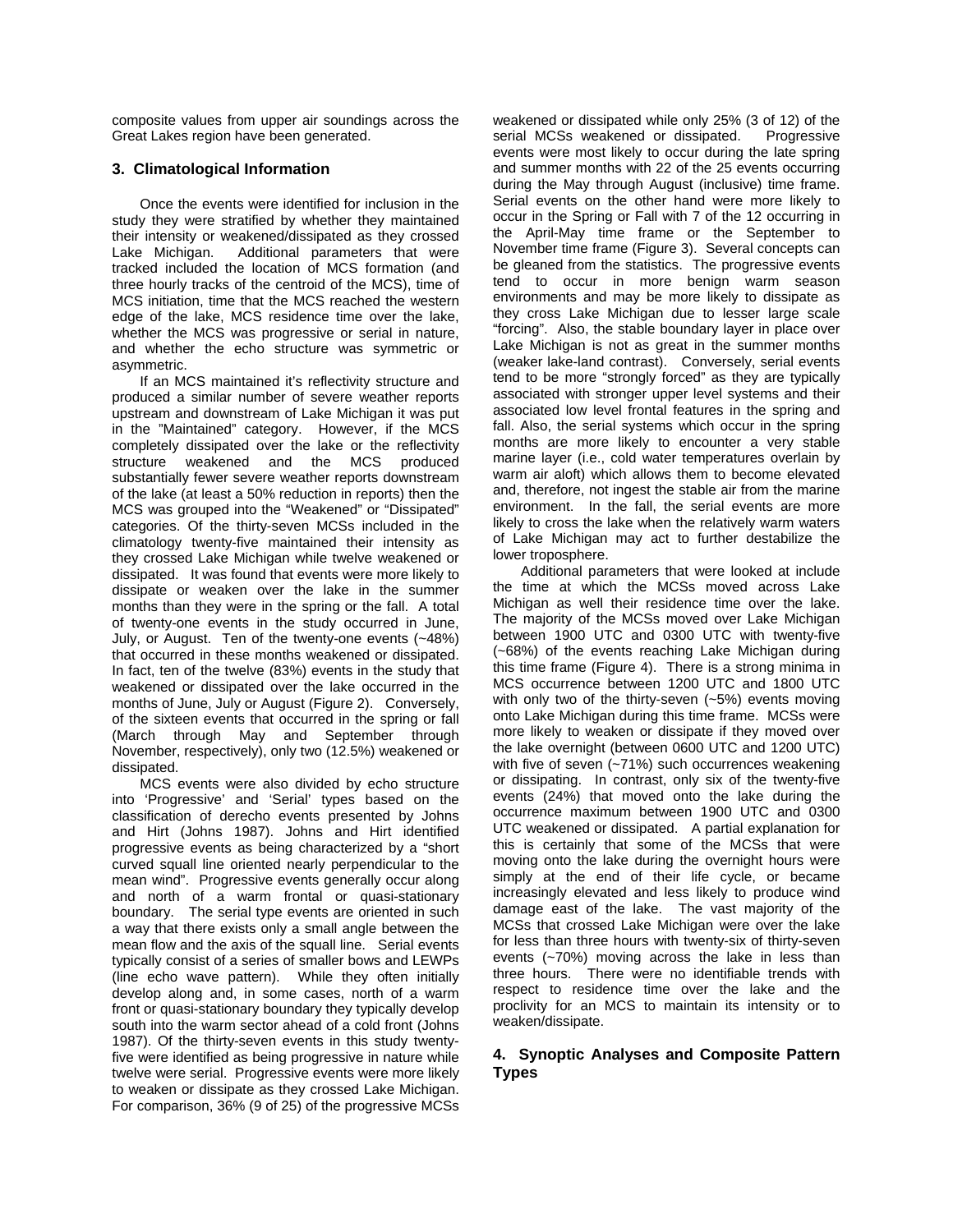In addition to the development of the MCS climatology, composite patterns were developed for the thirty-seven events. Delineation of synoptic pattern types can be a valuable tool in assisting forecasters with respect to the anticipation of potential severe MCS events. The ability to recognize patterns conducive to Great Lakes MCS initiation can be a first step in assessing the risk of severe weather downstream of the lake. Pattern types common to the thirty-seven Great Lakes MCSs were developed by comparing surface and upper air features for each event and then grouping those events which exhibited similar locations, amplitudes, and evolution of significant synoptic scale features. This synoptic pattern matching revealed consistencies that grouped the MCSs into eight pattern types.

 In addition, data was collected for each of the events from fifteen upper sites stretching from North Platte, Nebraska to Buffalo, New York (Figure 5). Sounding information was collected for the three sounding cycles enveloping the occurrence of each MCS. Typically, this would consist of 1200 UTC soundings the morning of the event, 0000 UTC soundings from the evening of the event, and 1200 UTC soundings the morning following the event. Twenty-two parameters were recorded for each sounding including, Most Unstable CAPE (MUCAPE), Lifted Index, Convective Inhibition (CINH), Level of Free Convection (LFC), Equilibrium Level (EQL), Precipitable Water values (PW), 0-6km Shear values, and 0-3km Storm Relative Helicity. After the data was collected composite values were generated based on the pattern types previously identified. Arcview was then utilized to complete objective analyses on the data for each pattern type. To this point the analyses have only been completed for the 0000 UTC cycle on the evening of MCS occurrence. Note that the objective sounding analyses only incorporated upper air sounding data. Therefore, these analyses are only useful for examining the large scale environment in which the MCS events initiated and evolved. Mesoscale detail is not possible at this scale of analysis. Additional detailed analysis utilizing RUC initialization data will likely be conducted to garner additional mesoscale trends.

# **4.1 Deep Southwest Flow Events**

The Deep Southwest Flow pattern type contained seven events.Deep Southwest Flow MCS events were associated with vigorous upper level features and tended to be clustered in the spring or fall. Six of the seven events at least maintained their intensity as they crossed Lake Michigan. The initiation region for these events tended to be in the central plains (Figure 6) and they were all of the serial type.

This pattern type is characterized by moderate to strong mid-level flow and is most likely to occur during the early spring or fall months. Generally, Deep Southwest Flow cases exhibit a high amplitude longwave trough with its axis close to the western Great Lakes region and digging deep into the central U.S. (Figure 7). The majority of these troughs are negatively tilted. This is coupled with an adjacent high amplitude downstream ridge over the eastern Great Lakes region, which promotes a more southwesterly and locally diffluent flow just west of Lake Michigan. Most events initiate within the left exit region of strong mid to upper level speed maxes (250 mb jet core 40-45 m/s) that are rounding the base of the trough. In general, strong flow and moderate to strong large-scale forcing (12 hour heights falls associated with the primary shortwave between 1200 UTC and 0000 UTC on the day event averaged 70 meters) characterize these events. Strong upper-level ridging is present over much of Ontario, Canada with most of the cases exhibiting a speed max rounding the apex of the ridge resulting in right entrance region upper level divergence and contributing to jet coupling over the western Great Lakes. The low-level response is that of a strong low-level jet (20-25 m/s) with its axis over the mid-Mississippi River Valley nosing northward into northern Illinois and southern Wisconsin. The convective systems are nearly always serial in nature and occur within the warm sector along a strong undercutting cold front associated with deep mid-latitude cyclones that are centered over Minnesota (Figure 8).

These cases exhibited the lowest MUCAPE values on average of all of the pattern types in the study. This is to be expected as they are, typically, spring and fall events that tend to be more strongly forced. Typically, the highest MUCAPE values are found in the Ohio Valley region where values on average are 1000-2000 J/kg (Figure 9). A sharp gradient in MUCAPE exists in these events with values dropping to 300-750 J/kg across lower Michigan. Equilibrium Heights are low in these events, typically in the 6-9 km AGL (20,000 to 30,000 ft) range. This is fitting in that these cases tend to be serial MCSs consisting of relatively low topped convection. Max Theta-E Difference values (between the near surface layer and the mid levels), which are a measure of downdraft potential, are in the 15 to 20 degree Kelvin (K) range. This is comparatively low when looking at some of the other pattern types. These events are more dynamic in nature and tend to rely less on the ingestion of dry mid level air for the maintenance of strong downdrafts than do some of the other pattern types.

#### **4.2 Southwest Flow Events**

Five events fit into the Southwest Flow pattern type and all of these survived across Lake Michigan. These events all occurred in the late spring or early fall (May or September) and all but one was progressive in nature. Wisconsin was the initiation region for all of the Southwest Flow events which tend to reach Lake Michigan in the evening or overnight hours (Figure 10).

Southwest Flow events have a propensity toward positively tilted longwave troughs. The trough axes are displaced much farther west into the Intermountain region than in the Deep Southwest Flow cases promoting broad, and often weak, diffluence over the northern Plains and Great Lakes. Ridging downstream of the trough over the central and eastern Great Lakes is generally weaker in these cases (Figure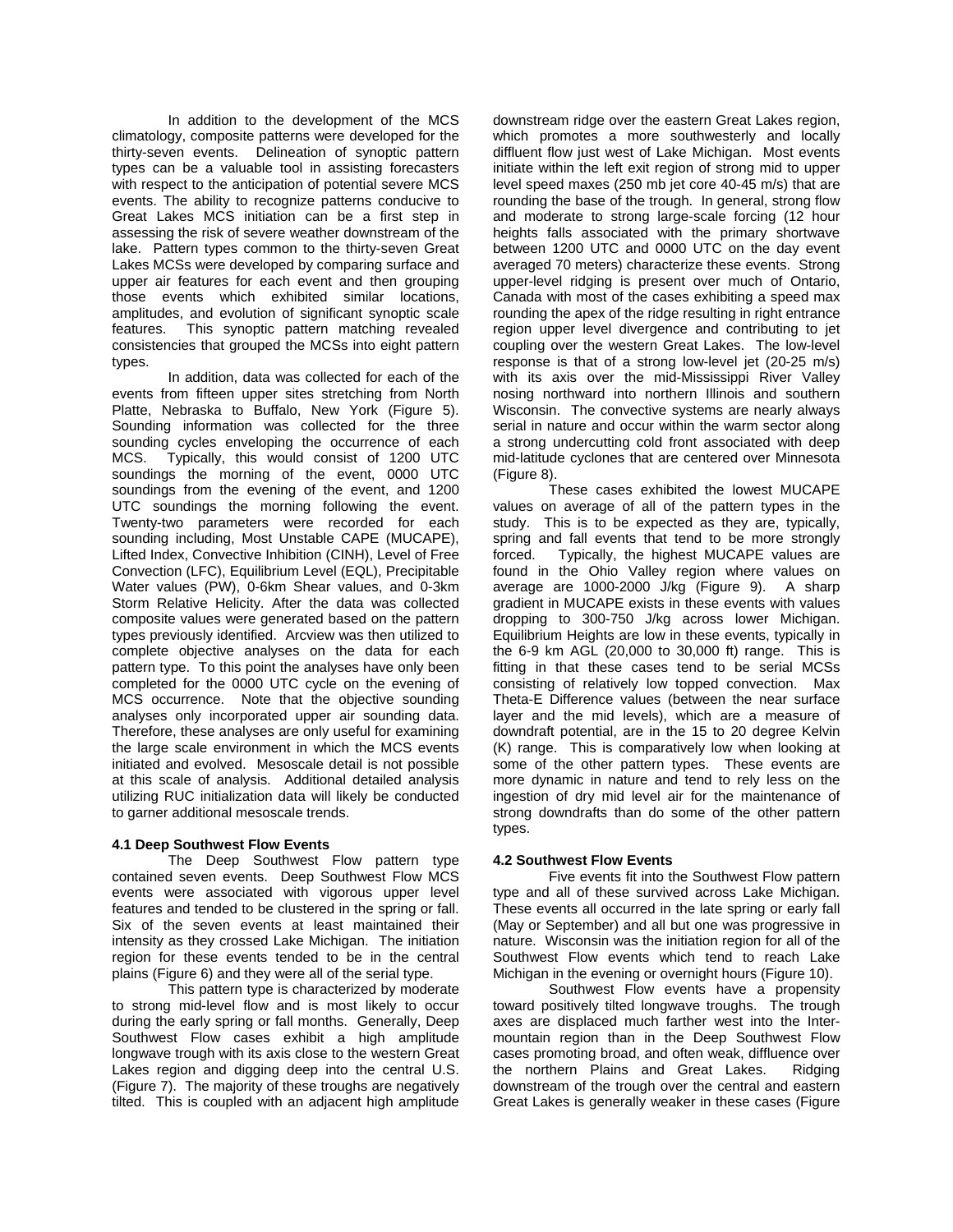11). Initiation is often beneath a 40-45 m/s 250 mb jet streak over the western Great Lakes. The low level jet (15-20 m/s) is oriented southwest to northeast over Illinois and Missouri with parcel trajectories originating from a warm sector that is warmer and moister than for Deep Southwest Flow events. Forcing for initiation and maintenance of convection appears to be dependent on low-level convergence on the terminus of the low level jet. Drier air is available at 500 mb when compared to the Deep Southwest Flow cases with dewpoint depressions generally 10-20 C in the Great Lakes region. An area of surface low pressure is more likely to be centered in the central and northern Plains with a warm front extending eastward into the Great Lakes region and across Lake Michigan (Figure 12). In these cases, MCSs tend to propagate along and north of the front before traversing Lake Michigan.

Southwest flow cases exhibit a corridor of 1000-2000 J/kg MUCAPE values stretching from Kansas into southwest Wisconsin at 0000 UTC on the day of the event (Figure 13). There is a gradient in the MUCAPE field to the north of this region and into the central Great Lakes region where MUCAPEs drop off to the 500-1000 J/kg range. Equilibrium levels are higher in Southwest Flow cases than in the Deep Southwest Flow cases with EQLs typically in the 9-10.5 km agl (30,000-35,000 ft) range. Mid level lapse rates are also higher with 700-500 mb Lapse Rates generally in the 6.5-7 C/km range across the Great Lakes. Again the Max Theta-E difference (near surface to mid levels) values are not as high as some of the other patterns with values of 15-20 K stretching from the Northern Plains into the Ohio Valley. MCSs generally initiate in the vicinity of a warm front or quasi-stationary boundary with this pattern. Initiation occurs in Wisconsin along a relatively tight gradient in the MUCAPE field and northwest of a region of relatively strong low level inhibition across the Ohio Valley.

#### **4.3 Northern Plains Trough Events**

There were six Northern Plains Trough Events that were identified in the data set. Northern Plains trough events all initiated in Wisconsin or Minnesota before tracking southeast into lower Michigan (Figure 14). These events occurred between the months of July and September and tended to be somewhat of a hybrid between the serial and progressive echo types. Five of the six Northern Plains Trough events at least maintained their intensity as they crossed the lake.

These events occur within weak to moderate mid-level flow scenarios. A speed max typically rounds the base of a northern Plains trough that triggers an evolution toward more of a negative tilt configuration and strengthening of the mid-level low. Mid and upper tropospheric westerlies are shifted well into Canada and the northern tier of the U.S. (Figure 15). Most events exhibited diffluent mid-level flow at the base of a Northern Plains trough with a speed max exiting on the eastern flank. This promotes right entrance region divergence and upward motion over the western Great Lakes region. Large-scale low level jet development is north of the initiation region and is, typically, not a factor in MCS development (Figure 16). Very moist conditions characterize the mid levels. humidity composite suggests a connection with the latesummer Southwest U.S. monsoon moisture plume, as a band of moisture streams around the periphery of a southwest U.S. subtropical ridge into the initiation region just west of Lake Michigan.

Northern Plains Trough events exhibit a ridge of high MUCAPE values, approximately 2000-3000 J/kg, extending from Kansas across southern Iowa and into Illinois (Figure 17). To the north of this region of high MUCAPE values there is a gradient in the MUCAPE field as values drop to around 1000 J/kg across northern Minnesota and Wisconsin. The sharpest gradient in the MUCAPE values would be from central Illinois (2000 J/kg) to lower Michigan (<1000 J/kg). It is in this gradient (and upstream of the lake) where the MCS events in this pattern type tend to initiate. Maximum Theta-E Difference values are not particularly impressive with values of 15 to 20 K from the northern Plains through the Ohio Valley. An area of higher Maximum Theta-E Difference values (20 to 25) stretched from eastern Kansas and all of Missouri into extreme southern Wisconsin near the source region of the MCS events. This source of dry mid level air in the MCS inflow region may contribute to the development and maintenance of intense downdrafts. MCSs tend to initiate in a region of low level convergence in the gradient of high MUCAPE values in the western Great Lakes.

#### **4.4 Ridge Rider Events**

Ridge Rider MCS cases accounted for seven of the events in the data set. These events tend to initiate in the western Great Lakes region from Minnesota and Wisconsin to as far south as northern<br>lowa (Figure 18). They generally reached Lake They generally reached Lake Michigan in the late evening and overnight hours with over half (4 out of 7) weakening or dissipating as they traversed the lake. These events were all progressive mid-summer events occurring in June, July, or August.

In Ridge Rider events, shortwave toughs within weak mid-level flow eject out of the Intermountain region and propagate along the northern periphery of a large subtropical ridge centered over the southern plains (Figure 19). As the shortwave trough and associated speed max shift into the northern Plains/Upper Midwest, the exit region places much of northern Minnesota beneath ascent forced by upper level divergence. Forcing is typically strongest well west of Lake Michigan. Many of the events exhibit shortwave ridging over the eastern Great Lakes and southeast Canada. The Upper level speed max (33-36 m/s) rotating around this ridge combines with a speed max (33-36 m/s) associated with the primary trough in the northern plains contributing to enhanced vertical motion through jet streak coupling over the western Great Lakes region. The low-level response is a low level jet (10-15 m/s) situated west of Lake Michigan with its terminus over central and western Wisconsin. This low level jet position is farther west than with most other patterns identified in the study. Initiation of the MCS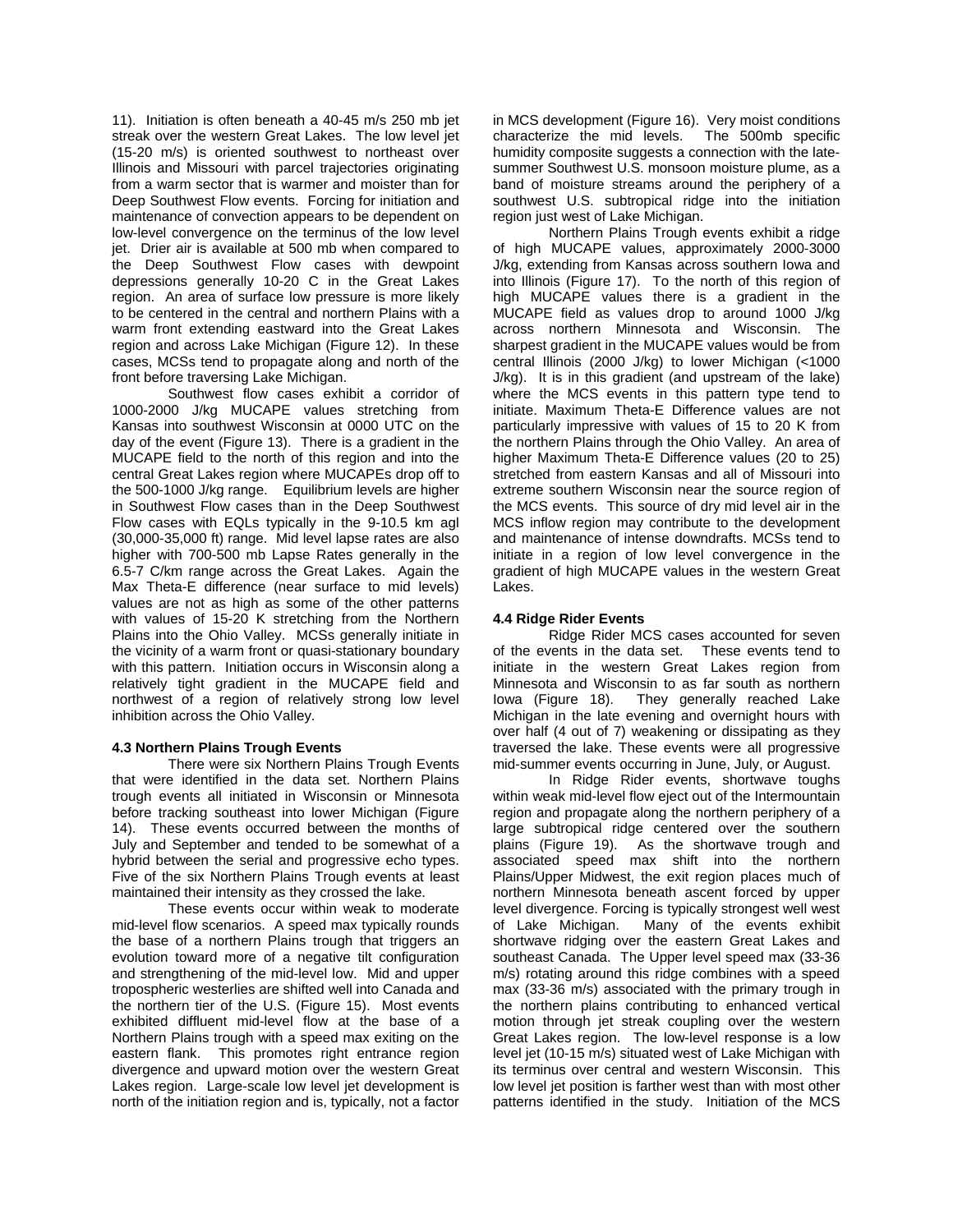occurs north of a surface quasi-stationary front extending from low pressure in the northern Plains (Figure 20). MCSs are sustained along the surface boundary and encounter the lake later in their life cycles. Due to the limited large scale ascent aiding their maintenance, they are much more vulnerable to lake processes in their evolution.

Ridge Rider events exhibited a core of high MUCAPE values in the 2500-3500 J/kg range from Kansas and Missouri into northern Iowa and southwest Wisconsin (Figure 21). Similar to the Northern Plains Trough events, there was a MUCAPE gradient across lower Michigan. MUCAPE values of 2000 J/kg west of Lake Michigan decreased to less than 500 J/kg across northern lower Michigan and around 1000 J/kg across southeastern lower Michigan. These cases exhibited decent 700-500 mb lapse rates with values generally in the 6.5 to 7.0 C/km range from the Northern Plains into the Ohio Valley. Ridge Rider events also exhibited a considerable potential for ingestion of dry mid level air. Maximum Theta-E Difference values (Figure 22) were in the 25 to 30 K range from Kansas to southern Minnesota and east into southern lower Michigan and eastern Ohio.

#### **4.5 Zonal Flow Events**

Three Zonal Flow events, all initiating in southern Wisconsin or Northern Illinois, were included in the study (Figure 23). The occurrence of the Zonal Flow events was spread through the late spring and summer months (May-August). All were progressive in nature and two of the three maintained their intensity as they crossed Lake Michigan.

Zonal Flow events, as the name implies, exhibited very little meridional component to the flow which was characterized by the presence of a 40-45 m/s speed maxima across the northern plains. The speed max coincided with the base of a progressive, neutral to positive tilt shortwave within the zonal flow (Figure 24). MCS development occurs just west of Lake Michigan near or beneath an upper level jet streak and in the vicinity of a weak east-west oriented surface frontal boundary (Figure 25). Upper divergence induced a strong low level jet, which nosed into extreme southern Lake Michigan and northern Indiana with its axis extending back into central Missouri. The low level jet is characterized by 13-18 m/s flow and it is a primary source of buoyant return flow on the back side of Southeastern U.S. ridging. This sloped flow appears to result in rapid elevated destabilization and, typically, nocturnal convective initiation along and north of the boundary.

In the Zonal Flow events, there was a MUCAPE gradient that ran from Eastern South Dakota into eastern Ohio (Figure 26). Just on the north side of this gradient, the MUCAPE values were typically in the 800-900 J/kg range while to the south values rose into the 2000-3000 J/kg range. As is frequently the case, MCSs in this pattern type tended to propagate along the MUCAPE gradient. Little convective inhibition is noted in these cases with the majority of the domain exhibiting CINH values of zero to -50 J/kg. Maximum Theta-E Difference values were relatively low in these cases with values largely in the 15 to 20 K range from<br>Minnesota into the Ohio Valley. The 0-6 km mean Minnesota into the Ohio Valley. wind speed in these cases was a little higher than in most of the other pattern types with values of 15-20 m/s across the domain.

#### **4.6 Wave in Zonal Flow Events**

There were three Wave in Zonal Flow events which occurred during the time frame of the study. These events tended to be small and were associated with a limited number of severe weather reports. The initiation region for all three events was in either Wisconsin or Minnesota with the MCS tracking over southern Lake Michigan (Figure 27). The MCS events all initiated in the evening hours (00-02Z) and occurred in the summer through early fall (June through September). The events exhibited both progressive and serial characteristics, but tended to be more serial in nature. Two of the three MCSs maintained their intensity as they crossed the lake

In some respects, this pattern is similar to the Ridge Rider events (see section 4.4) in that strong ridging persists over the south/central U.S., typically, centered over the lower Mississippi River valley (Figure 28). The subtropical ridge is less expansive for this pattern type than for other warm-season, weak flow situations, but equally intense. One anomaly from the other pattern types is the mid-level cold-core closed low near Vancouver, British Columbia, with slight downstream ridging over the northern Rockies. These cases exhibit largely zonal flow over the northern tier of the U.S. with vigorous shortwave troughs progressing into the Great Lakes region. This promotes locally enhanced mid-level diffluence and speed divergence over the initiation region in central Minnesota and Wisconsin. A 10-15 m/s low level jet develops in response to the upper disturbance, and stretches from Missouri into southern Lake Michigan which may focus convection over Lake Michigan. At the surface, weak low pressure develops near the Wisconsin/Minnesota border with an attendant cold front trailing back into the southern Plains and a weak warm front draped across central lower Michigan. Initiation of convection occurs along the cold front and the MCS evolves along and south of the warm front while convergence is enhanced by the low level jet within the warm sector (Figure 29).

These events tend to exhibit a large degree of instability across the central Plains and western Great Lakes region while maintaining moderate 0-6 km wind speeds. An axis of 2000-3000 J/kg MUCAPE stretches from near Topeka, KS to Green Bay, WI (Figure 30). There is an east-west gradient in place across lower Michigan with approximately 2000 J/kg of MUCAPE over eastern Wisconsin decreasing to ~850 J/kg MUCAPE in southeast lower Michigan. Convective Inhibition (CINH) in these events tends to be weak generally in the -25 to -50 J/kg range across the Great Lakes region. Given the large degree of instability and the low CINH values, it would appear that strong forcing is not required to initiate and maintain MCSs in these environments. Also, an area of 25-30 K Max Theta-E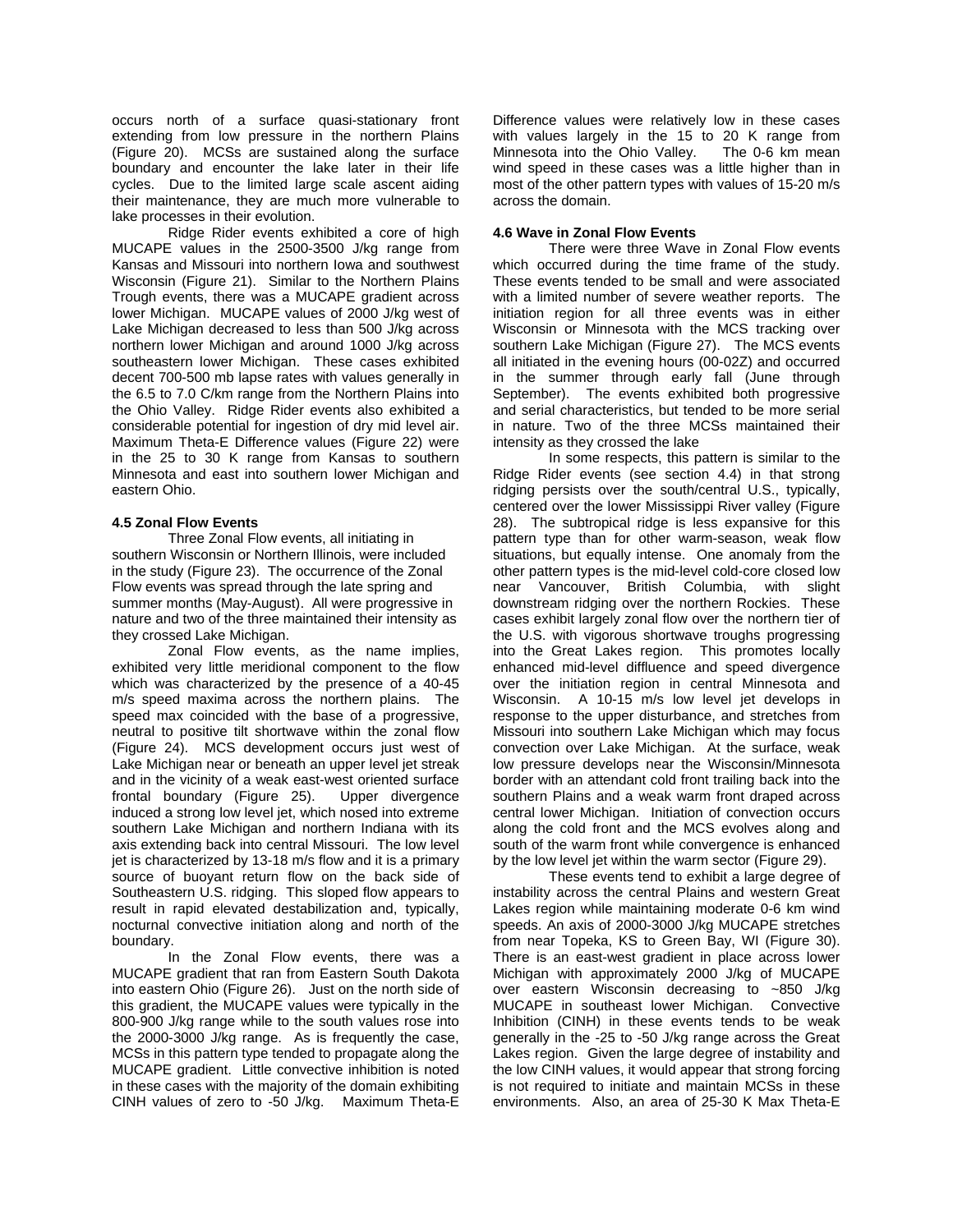Difference values stretches from the central Plains to Michigan's Upper Peninsula. This is an indication that relative to surface values there is cool dry air in the mid levels available for the maintenance of strong downdrafts in this pattern type.

#### **4.7 Weak Northwest Flow Events**

Only 2 events in the study fell under the Weak Northwest Flow pattern type. Both of these events initiated near the western shore of Lake Michigan and were progressive in nature (Figure 31). Both events also occurred in the mid-summer months (July), and one maintained its intensity while the other dissipated rapidly over the lake.

The cases exhibit weak anticyclonic curvature around a large ridge over the intermountain region which promotes northwest mid and upper level flow over the northern tier of the U.S. including the Great Lakes region (Figure 32). In addition, strong ridging extends northwestward into British Columbia, Canada enhancing the meridional component of the upper flow. Upper level speed maxes of 35-40 m/s propagate around the ridge and dive southeastward toward the Great Lakes region. Thermal fields (at 925-700mb) are characterized by max temperatures over the central Plains and central intermountain West, with thermal ridging into the upper Midwest. This low-tropospheric warmth is advected northward into the initiation region under cooling 500mb air which contributes to extreme instability. Generally weak surface low pressure over southern Manitoba and Ontario, Canada moves eastward transporting cold air southward into the Great Lakes region. A low level jet of 13-18 m/s develops from the central Plains into southern Wisconsin near the initiation region of the events. Deep convergence and lift occurs along the cold front moving into very moist and unstable air just west of Lake Michigan and near the terminus of the low level jet in the late afternoon and evening hours (Figure 33).

A maximum of very unstable air extends from eastern Kansas in western Illinois. MUCAPE values in this area are in the 4000-5000 J/kg range with a sharp gradient in the MUCAPE values north of the area (Figure 34). One parameter that stands out in the Weak Northwest Flow events is the Maximum Theta-E Difference values. Differences of 25 to 40 K run from Minneapolis and Green Bay southwest through Kansas (Figure 35). This suggests that there is likely a wedge of cool dry air in the mid levels overlaying a very warm moist airmass in the low levels in these cases.

#### **4.8 May 98 Events**

Two significant MCS events occurred across the Great Lakes region in May 1998. These two events, one of which was the May  $31<sup>st</sup>$ , 1998 derecho event, were unusual in many respects and hence are grouped in their own category. Both events initiated in the late afternoon and evening hours and survived the trip across Lake Michigan. The initiation region for these two MCSs was in northern Iowa and southern Minnesota (Figure 36) and both were progressive in nature.

Two mid-level longwave trough features within this pattern contribute to large-scale forcing for ascent over the upper Midwest and Great Lakes region (Figure 37). A large west coast cold-core low established off the coast of California ejected smaller-scale southern stream shortwave troughs and speed maximums northeastward toward the northern tier U.S. In south central Canada, shortwave troughs rotated around a larger, positively tiled upper level trough. Upper air composites reveal strong jet streak coupling, particularly at 300mb near the juxtaposition of southern and northern stream jet streak divergence regions near MCS initiation times. Of particular note is the upper level divergence associated with the right entrance region of a 45-55 m/s upper level jet over the initiation region of the MCS events. A 13-17 m/s low level jet oriented perpendicular to an east/west oriented surface front, which bisects the upper Midwest and lower Lake Michigan, transported ample unstable air into the preconvective environment over northern Iowa, southern Minnesota, and Wisconsin (Figure 38). The circulation with this low level jet coupled with the thermally direct circulation in the right entrance region of the upper level jet. Surface low pressure is present over the central Plains, and MCS initiation occurs just to the northeast of the low's center.

A strong MUCAPE gradient stretches from South Dakota into the southern Great Lakes. MUCAPE values from North Dakota to Michigan's Upper Peninsula range from 500-1500 j/kg while 2000-4000 j/kg MUCAPE values stretch from Nebraska into the Ohio Valley (Figure 39). These cases exhibited steep mid level lapse with 700-500mb Lapse Rates in excess of 7.5 C/km from South Dakota into Indiana. Maximum Theta-E Difference values were generally in the 20s K across most of the domain. The 0-6km mean wind speeds were amongst the highest of all the pattern types with 20-25 m/s values stretching from Minnesota into lower Michigan.

# **5. Marine Layer Considerations**

One of the primary goals of this research was to investigate the impact that the Lake Michigan marine layer imposed upon severe MCSs as they traversed the lake. This analysis was conducted in order to delineate temporal consistencies in MCS evolution due to changing lake surface temperatures and the potential for ingestion of stable marine layer air into the MCS. Initial evidence suggests that the difference between the buoy air temperature and the buoy water temperature may be a useful tool in helping to determine whether an MCS will maintain its intensity as it crosses the lake or whether it will weaken or dissipate over the lake.

Detailed analyses of water temperature, buoy air temperature (approximately 12 feet above the water surface), and temperatures from land based sites outside of any lake breeze have been conducted for a subset of the events in the study. Two National Data Buoy Center (NDBC) buoys are located near the mid point of Lake Michigan (Figure 40). One buoy is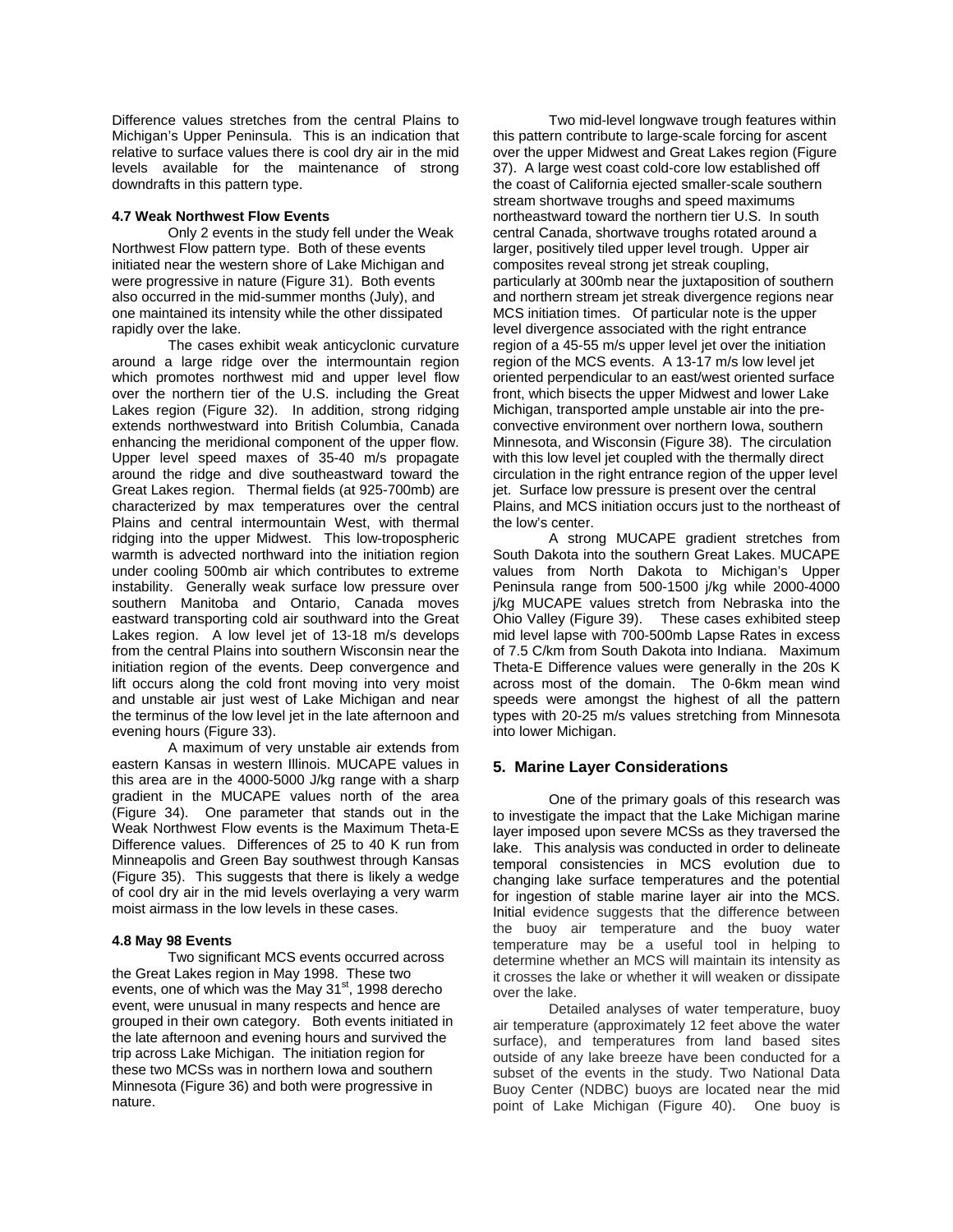located across the northern portion (NDBC Station 45002) of the lake while the second is located in the lake's southern bowl (NDBC Station 45007). For each event, the water temperature and air temperature data were collected for the buoy which was closest to the location of the MCS as it crossed the lake. Then the events were categorized by whether they maintained their intensity or whether they weakened or dissipated as they crossed the lake. Detailed analysis revealed that the temperature difference between the lake water and buoy air  $(\Delta T_b)$  was more strongly correlated with respect to the MCS intensity trend as it crossed Lake Michigan, than the temperature difference between the lake water and land temperature.  $\Delta T_b$  was found to be is a reasonable proxy for the intensity of the marine stable layer (or even unstable layer during the fall months when the water temperature is warmer than the surrounding land mass)

Further investigation of  $\Delta T_b$  may be useful for forecasters. When the buoy water temperature is subtracted from the buoy air temperature positive values indicate a stable layer (i.e. inversion) near the surface while negative values are indicative of an unstable layer near the surface. For example, a buoy air temperature of 15C over a water temperature of 10C would be indicative of a strong stable layer near the surface of the lake. This comparison when conducted on a subset of the cases in the study revealed that a stronger stable layer, represented by the buoy air temperature being at least 2.5 C warmer than the water temperature, was evident in many events that maintained their intensity as they crossed Lake Michigan. Conversely, many of the weakened and dissipated cases exhibited very weak stable layers (represented by the buoy air temperature being less than or equal to 1C warmer than the water temperature). It is believed that a very stable marine boundary layer (MBL) is sharply decoupled and, therefore, allows convection to become elevated as it crosses the lake while it continues to ingest elevated unstable air. It is believed that the cold pool circulation associated with MCS events that encountered a weak stable marine boundary layer were more likely to be able to overturn the marine layer and therefore ingest stable marine layer air, making it more difficult for them to maintain their intensity. However, events in the late summer season, which encountered lake waters in excess of 19C, were more likely to maintain their intensity as they crossed the lake even if  $\Delta T_b$  indicated a weak stable layer could be ingested into the MCS.

It should be noted that this analysis has only been conducted on roughly half of the cases in the study and is only a piece of the puzzle when determining whether or not an MCS will sustain itself as it crosses Lake Michigan. In addition to the intensity of the marine stable layer, other factors must be considered when determining whether an MCS will survive across the lake including the strength of the forcing associated with the MCS, stage of the MCS life cycle, and downstream environment to name a few.

# **6. Conclusions**

 Thirty-seven MCS events which occurred over lower Michigan during the period from 1996 to 2001 were investigated. To be included in the final sample, the MCS had to be responsible for at least five severe weather reports upstream of Lake Michigan (typically in eastern Wisconsin or northern Illinois). In addition, a portion of the MCS had to cross the waters of Lake Michigan.

MCS events were divided into those that maintained their intensity and those that weakened or dissipated as they crossed Lake Michigan. Of the thirty-seven MCSs included in the climatology twentyfive maintained their intensity as they crossed Lake Michigan while twelve weakened or dissipated. It was found that events were more likely to dissipate or weaken over the lake in the summer months than they were in the spring or the fall. The majority of the MCS events were progressive, as defined by Johns and Hirt (Johns 1987). Progressive MCS events were more likely to occur during the summer months (June-August) while serial events were more common in the spring (April-May) and fall (September-November). It is hypothesized that since progressive events occur in more benign warm season environments they may be more likely to dissipate as they cross Lake Michigan due to lesser large scale "forcing", which makes them more susceptible to lake processes. Also, the stable boundary layer in place over Lake Michigan is not as great in the summer months (weaker lake-land contrast). Serial events tend to be more "strongly forced" and those that occur in the spring months are more likely to encounter a very stable marine layer (i.e., cold water temperatures overlain by warm air aloft) which allows them to become elevated and, therefore, not ingest the stable air from the marine environment. In the fall, the serial events are more likely to cross the lake when the relatively warm waters of Lake Michigan may act to further destabilize the lower troposphere.

Pattern types common to the thirty-seven Great Lakes MCSs were developed by comparing surface and upper air features for each event and then grouping those events which exhibited similar locations, amplitudes, and evolution of significant synoptic scale features. This synoptic pattern matching revealed consistencies that grouped the MCSs into eight pattern types. The most common pattern types were Deep Southwest Flow, Southwest Flow, Northern Plains Trough, and Ridge Rider events. These four pattern types accounted for approximately 70% (25 of 37) of the cases in the study.

It was revealed that the temperature difference between the lake water and buoy air temperature  $(\Delta T_b)$ exhibited some correlation with respect to the MCS intensity trend as they crossed Lake Michigan.  $\Delta T_b$  was found to be is a reasonable proxy for the intensity of the marine stable layer (or even unstable layer during the fall months when the water temperature is warmer than the surrounding land mass). When this proxy was examined for a subset of cases it was found that a stronger stable layer, represented by the buoy air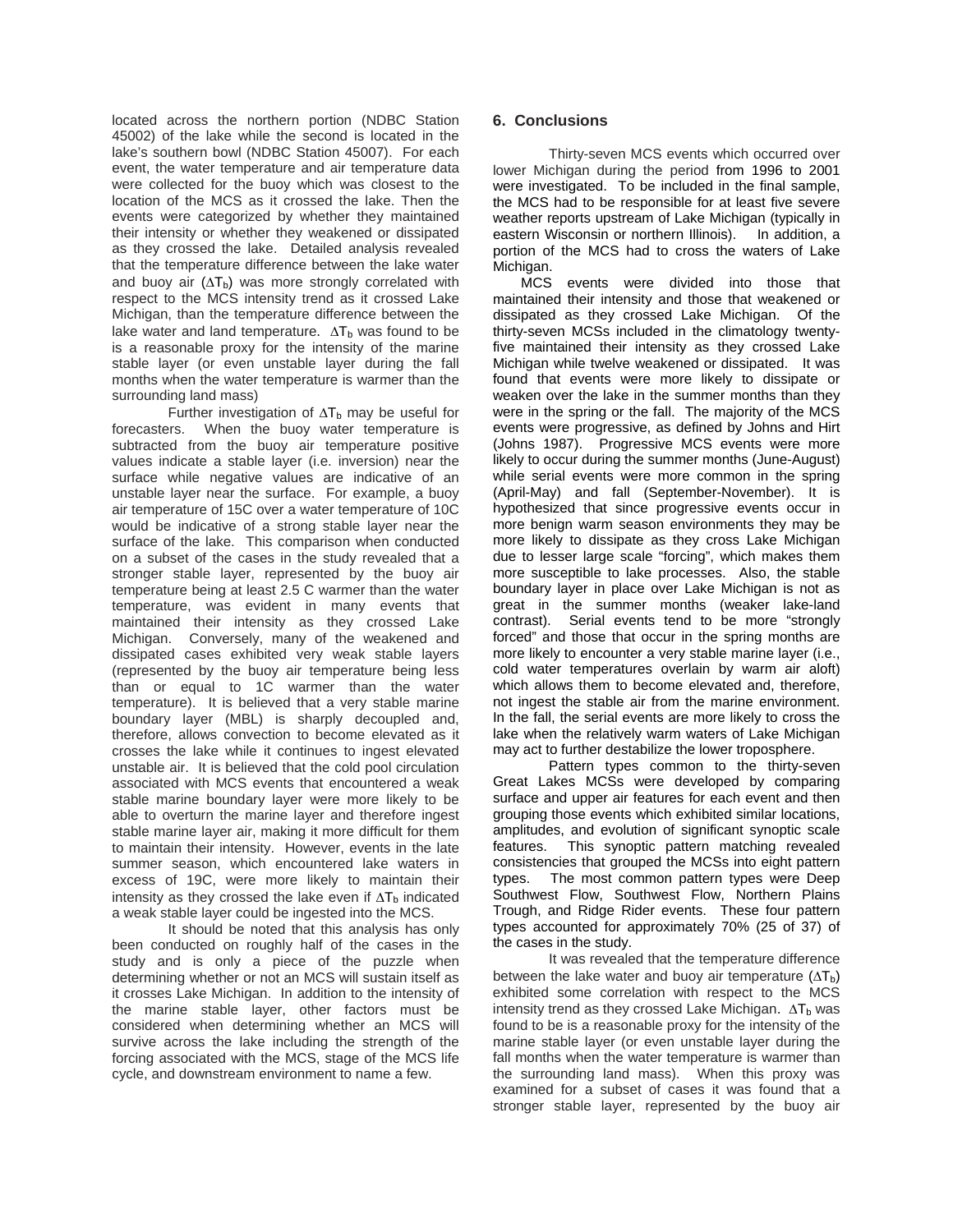temperature being at least 2.5 C warmer than the water temperature, was evident in many events that maintained their intensity as they crossed Lake Michigan. Conversely, many of the weakened and dissipated cases exhibited very weak stable layers (represented by the buoy air temperature being less than or equal to 1C warmer than the water temperature).

# **7. Acknowledgements**

Partial funding for this research came from a COMET Partners Project. Special thanks to Dolores Kiessling at COMET for her assistance in gathering data sets utilized in the study. High resolution RUC data sets were obtained from the Atmospheric Radiation Measurement (ARM) Program sponsored by the U.S. Department of Energy, Office of Science, Office of Biological and Environmental Research, Environmental Sciences Division.

## **8. References**

American Meteorological Society, 2000: Glossary of Meteorology. Second Edition, pp 486.

Johns, R. H. and Hirt, 1987: Derechos: Widespread convectively induced windstorms. *Weather and Forecasting*, **2**, 32-49.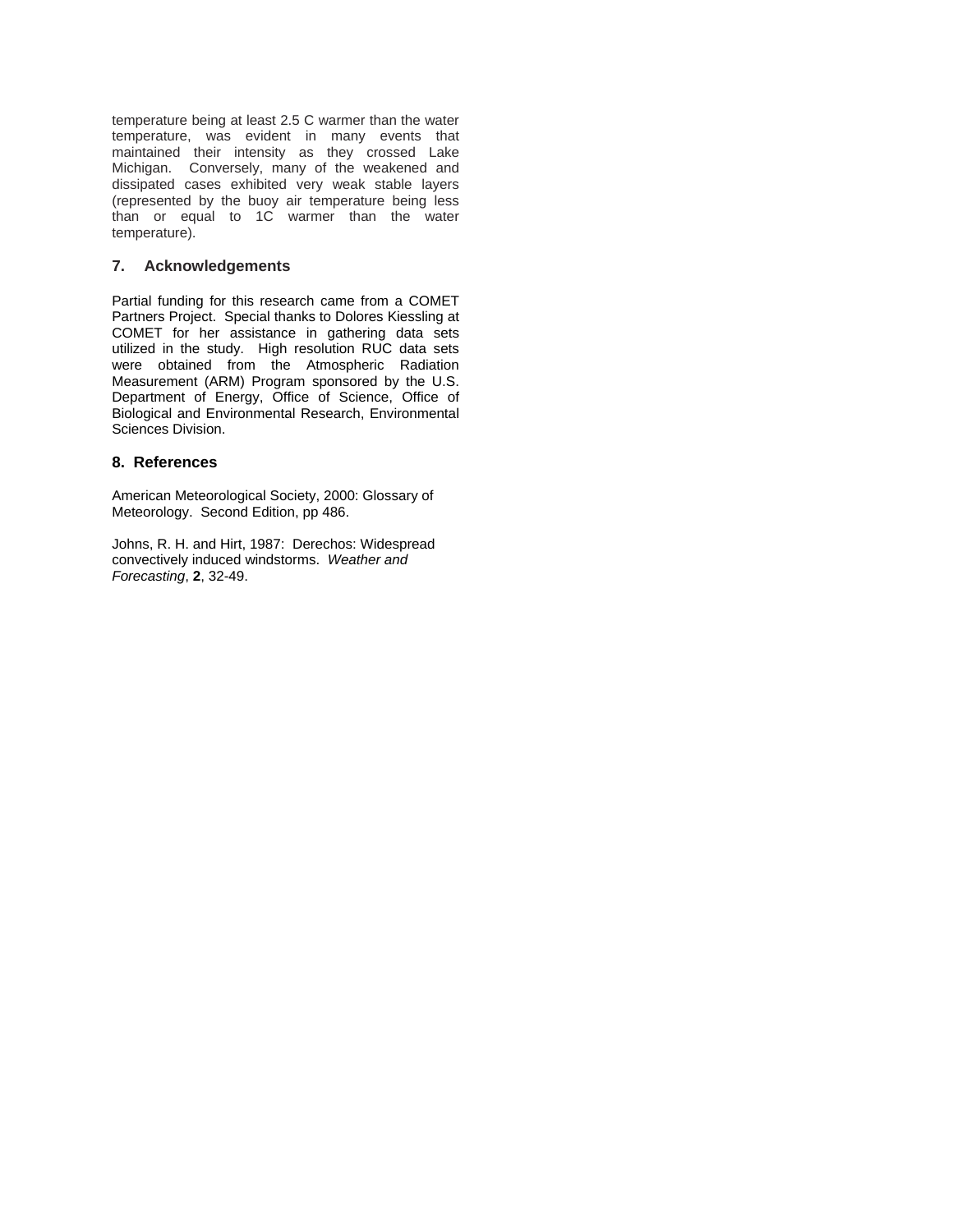

Figure 1 – Total number of derechos occurring in 2 degree latitude by 2 degree longitude squares during the months of May through August for the period 1980- 1983. Image from Johns and Hirt 1987.

# MCS "Type" by Month



Figure 3 – MCS echo type (Progressive or Serial) distribution by month.



Figure 2 – Trend of MCS events by month

Time MCS Moves Onto Lake



Figure 4 – Time (UTC) at which leading edge of MCS moved over Lake Michigan. Times are stratified by trend of the MCS events (Maintained, Weakened, Dissipated)

.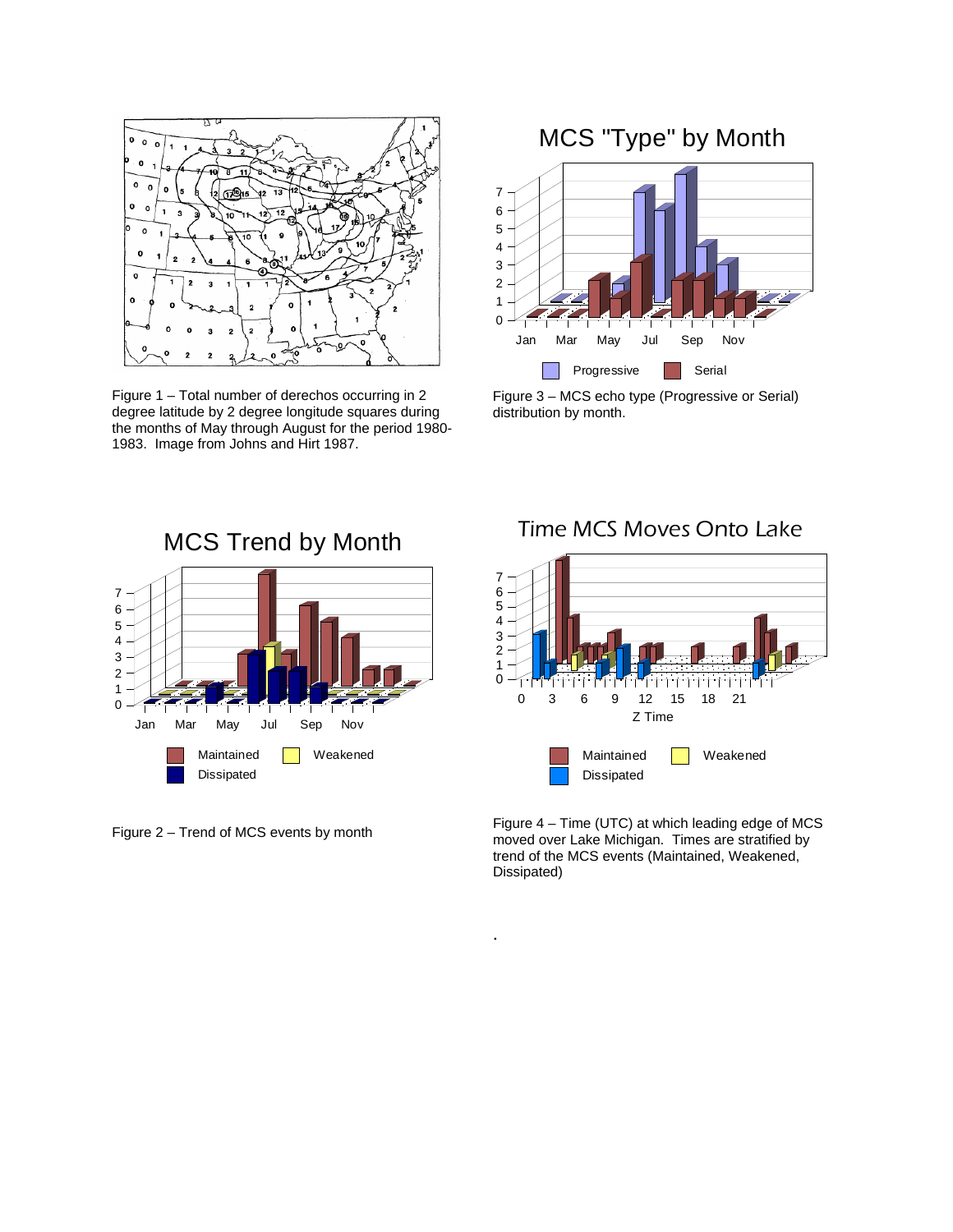

Figure 5 – Location of upper air sounding sites utilized in



Figure 7 – Deep Southwest Flow Mean 500 mb heights. Composite image is from 00Z the evening of the MCS event(s)



Figure 6 - Initiation locations and centroid tracks of



Figure 8 – Deep Southwest Flow Composites image near time of MCS initiation. Warm and cold fronts are noted by solid red and blue lines, respectively. Purple dashed line denotes location of 500 mb trough axis. Pale blue arrows highlight 250 mb jet cores. Pale red arrow indicate 850 mb jet core. Dashed yellow line encompasses area of MCS generation.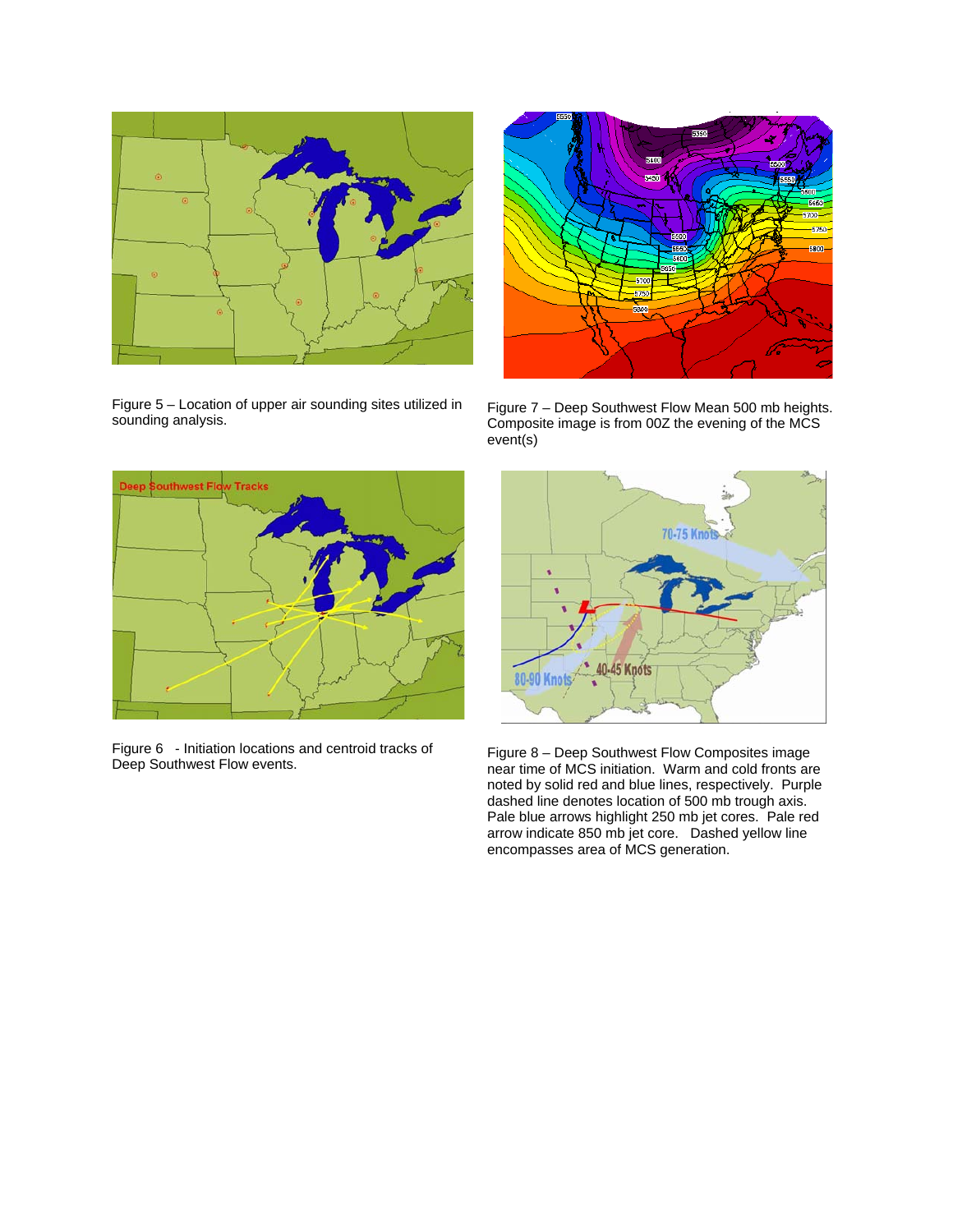

Figure 9 - Deep Southwest Flow events composite MUCAPE field 00Z evening of the event.



Figure 11 – 500 mb heights for Southwest Flow events. Composite image is from 00Z the evening of the MCS event(s).



Figure 10 - Initiation locations and centroid tracks of Southwest Flow events.



Figure 12 – Southwest Flow events. Details are the same as in Figure 8.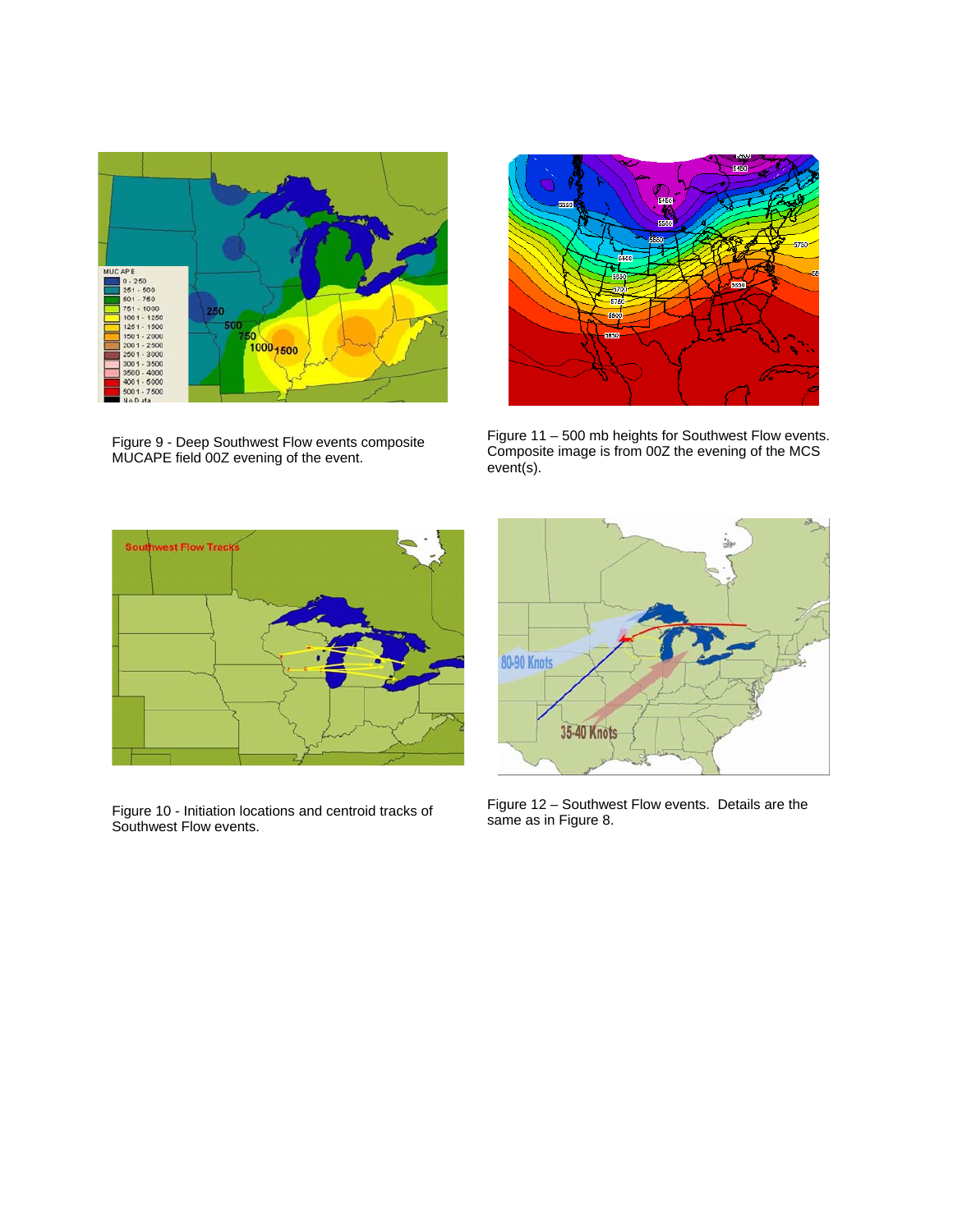

Figure 13 - Southwest Flow events composite MUCAPE field 00Z evening of the event.



Figure 15 – 500 mb heights for Northern Plains Trough events. Composite image is from 00Z the evening of the MCS event(s).



Figure 14 - Initiation locations and centroid tracks of Northern Plains Trough events.



Figure 16 – Northern Plains Trough events. Details are the same as in Figure 8.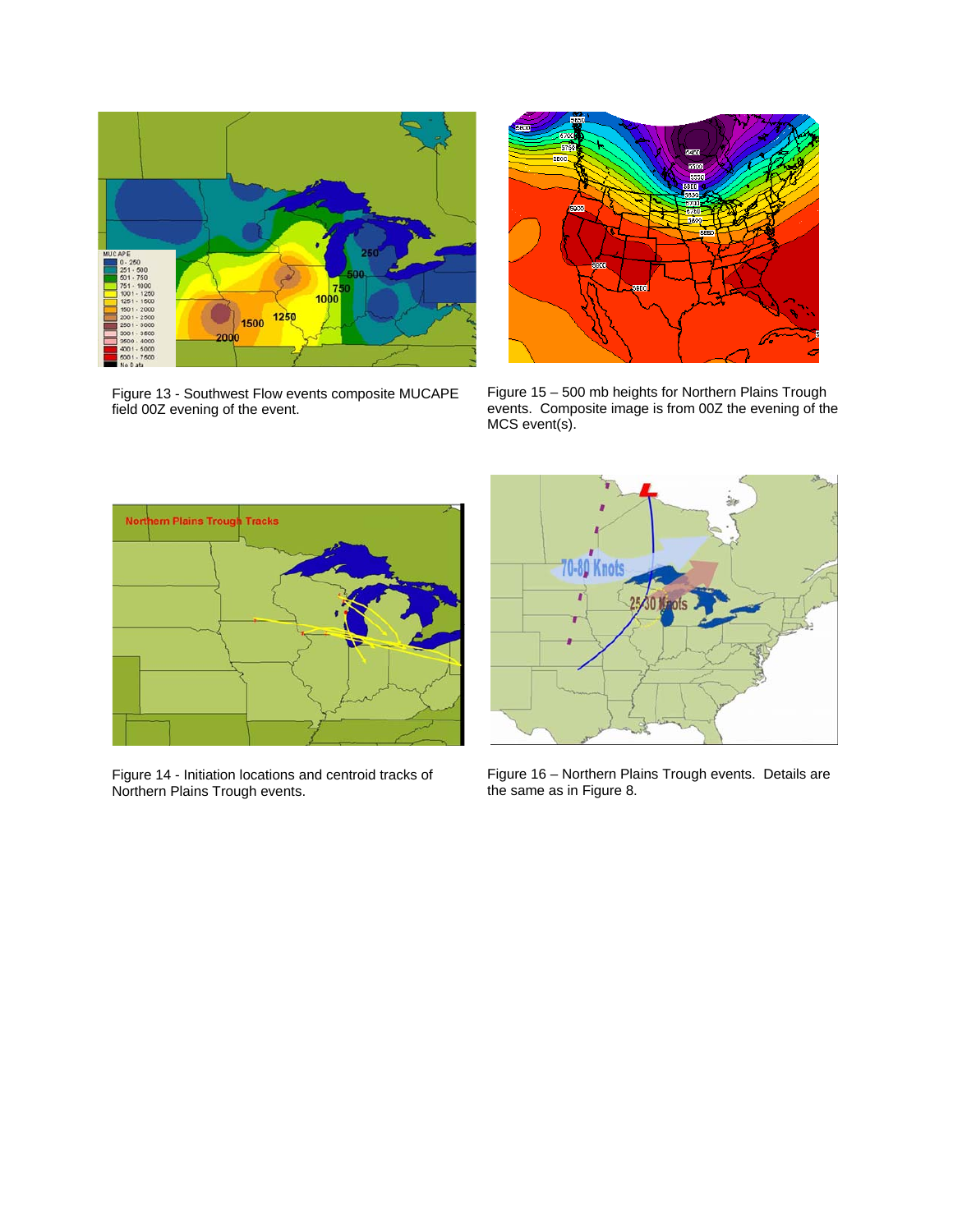

Figure 17 – Northern Plains Trough 00Z MUCAPE values.



Figure 19 – 500 mb Heights for Ridge Rider events. Composite image is from 00Z the evening of the MCS event(s).



Figure 18 - Initiation locations and centroid tracks of Ridge Rider events.



Figure 20 –Ridge Rider events. Details are the same as in Figure 8. Note: Short maroon arrows mark location of 500 mb ridge axis.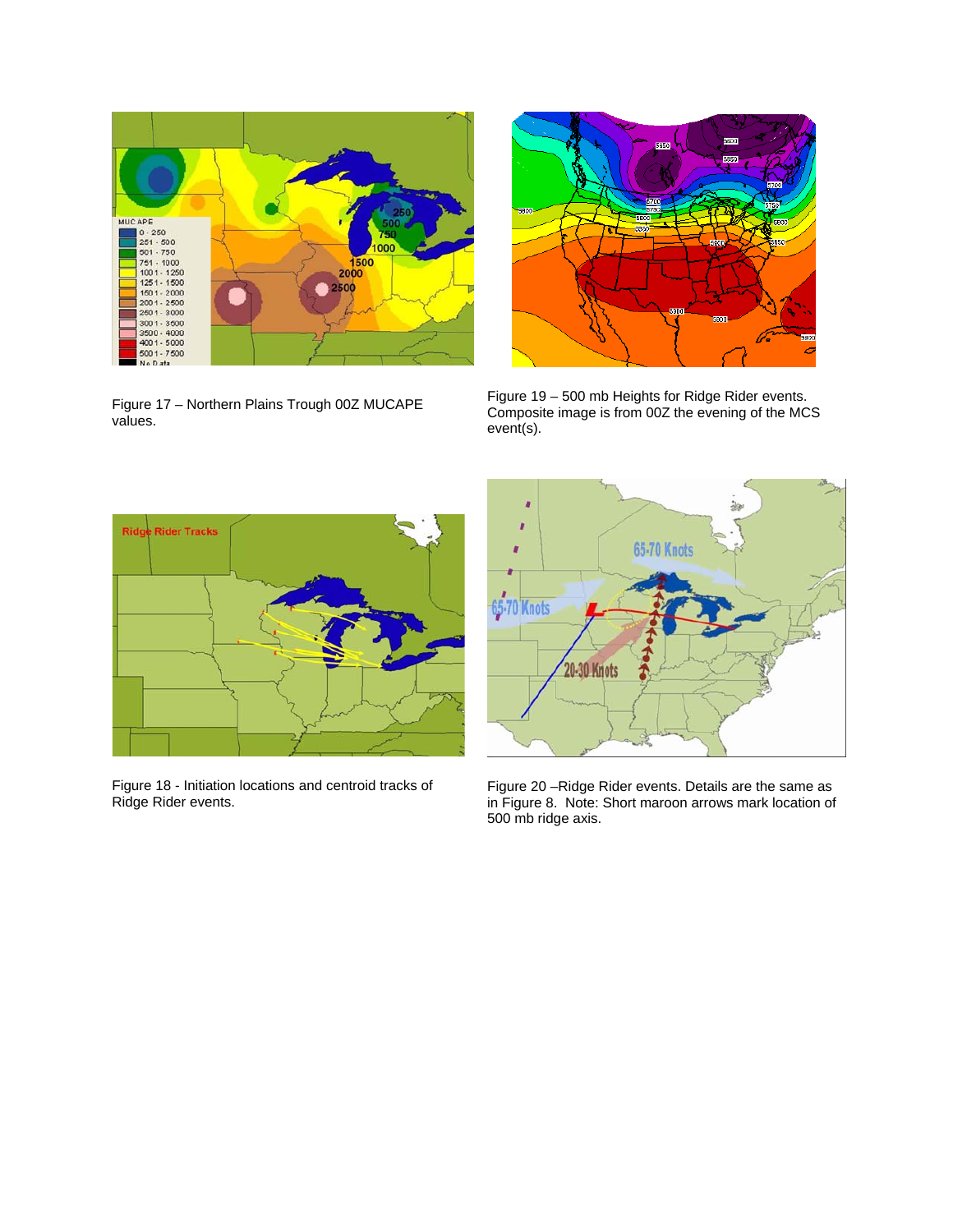



Figure 21 – Ridge Rider events 00Z MUCAPE values.

Figure 23 - Initiation locations and centroid tracks of Zonal Flow events.



Figure 22 – Ridge Rider Max Theta-E Difference (K) values 00Z evening of the event.



Figure 24 – 500 mb Heights for Zonal Flow events. Composite image is from 00Z the evening of the MCS event(s).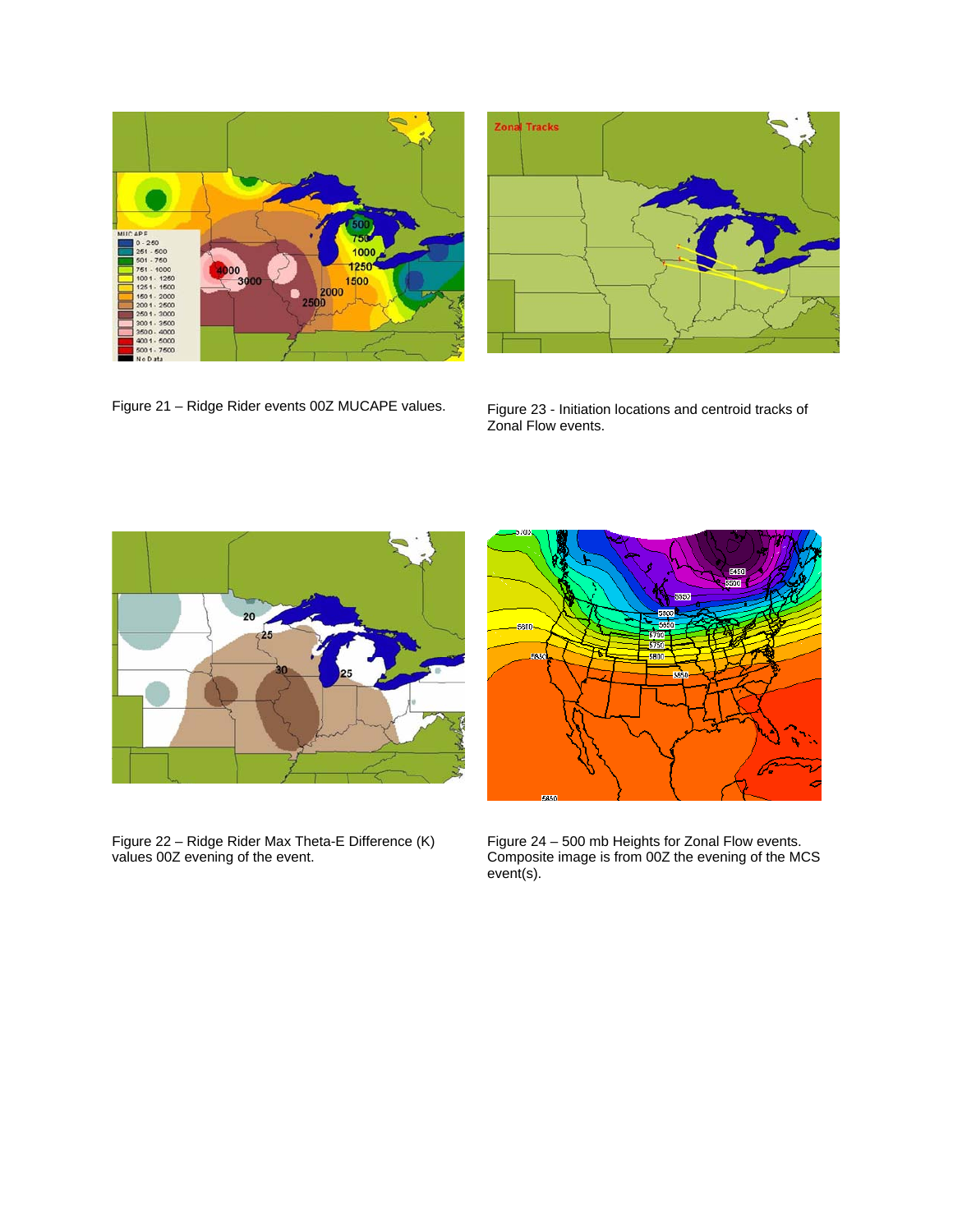

Figure 25 – Zonal Flow events. Details are the same as in Figure 8.



Figure 27 - Initiation locations and centroid tracks of Wave in Zonal flow events.





Figure 28 – 500 mb Heights for Wave in Zonal Flow events. Composite image is from 00Z the evening of the MCS event(s).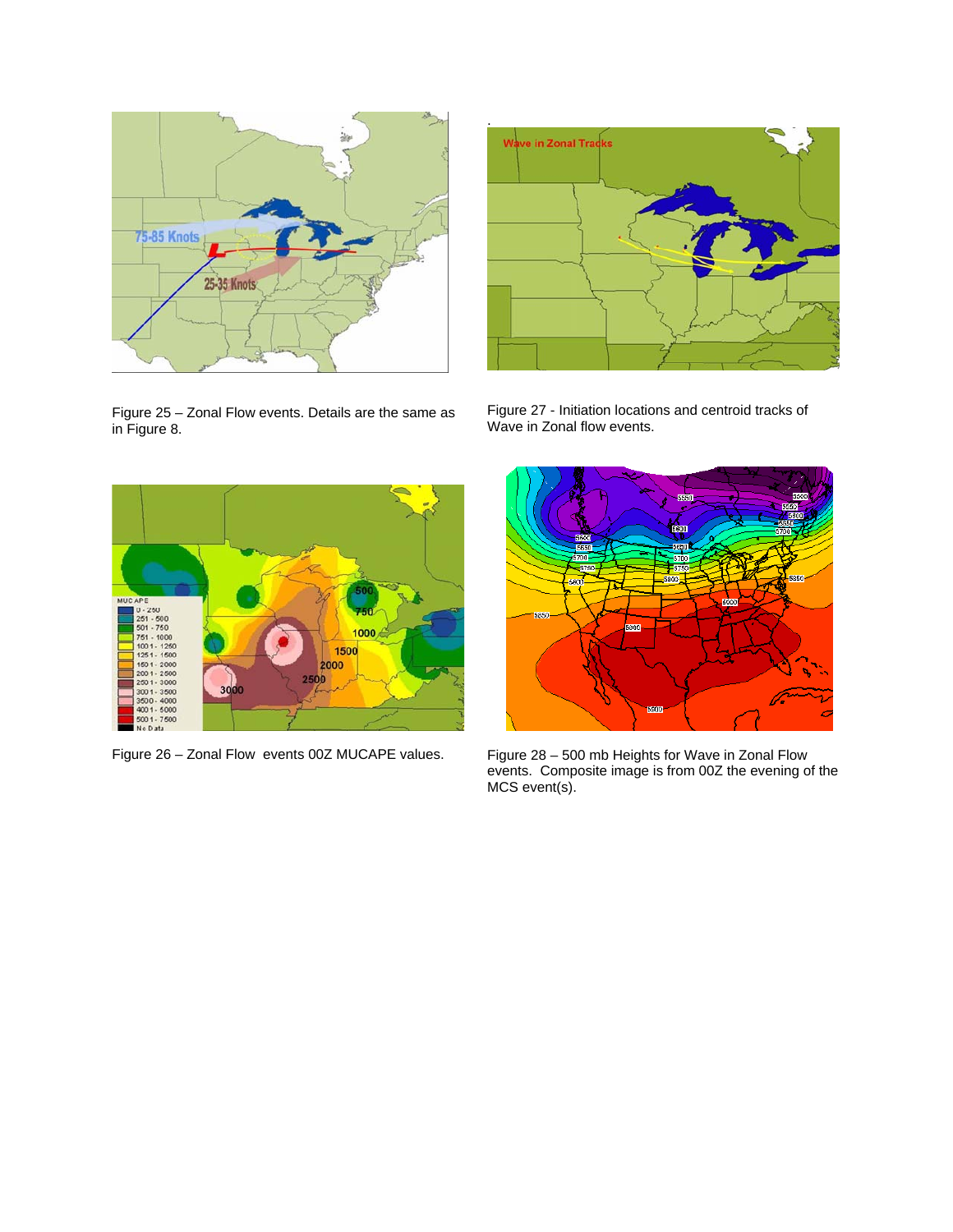



Figure 29 - Wave in Zonal events. Details are the same as in Figure 8.

Figure 31 - Initiation locations and centroid tracks of Weak Northwest Flow events.



Figure 30 – Wave in Zonal flow events 00Z MUCAPE values.



Figure 32 – 500 mb Heights for Weak Northwest Flow events. Composite image is from 00Z the evening of the MCS event(s).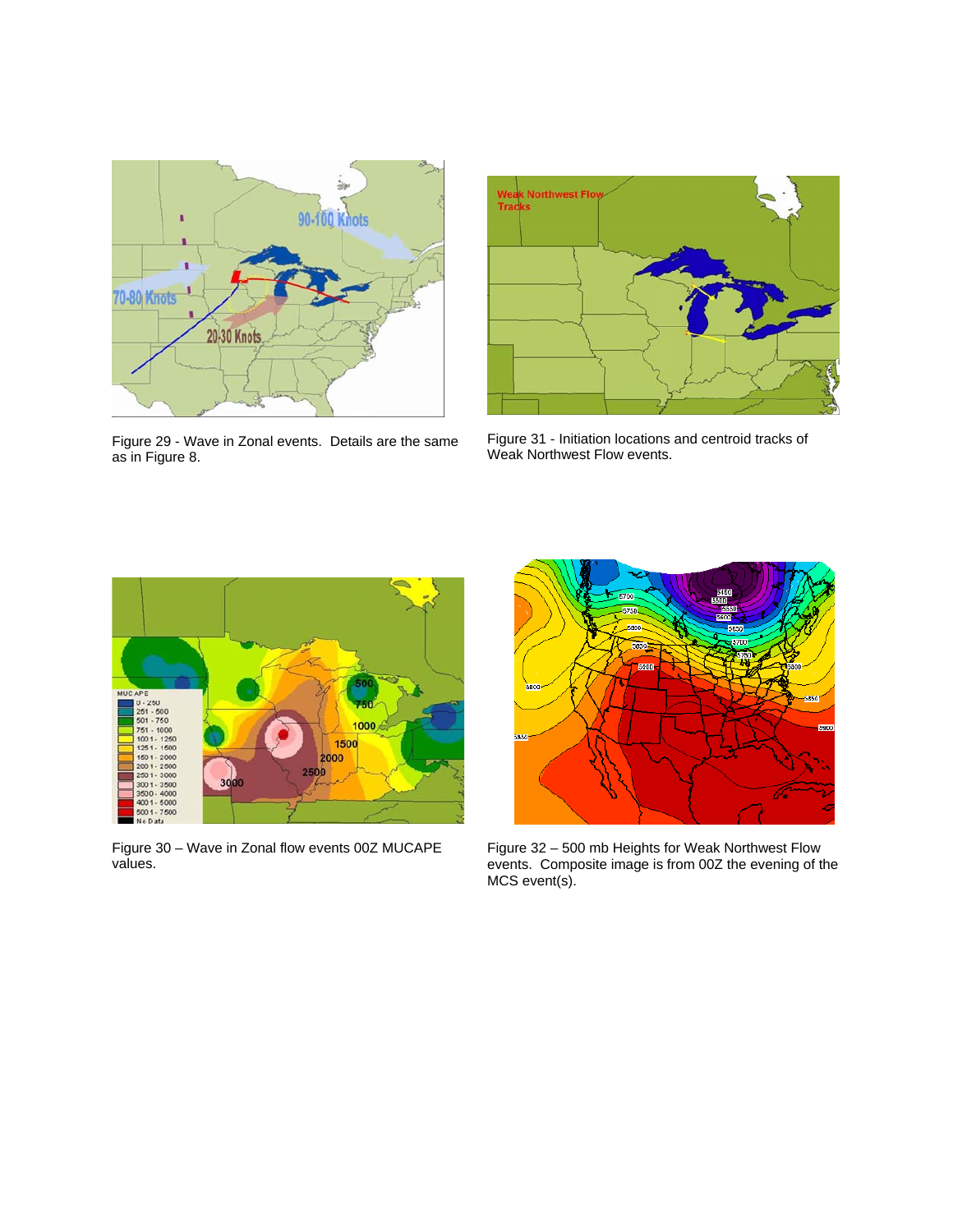

Figure 33 – Weak Northwest Flow events. Details are the same as in Figure 8. Note: Short maroon arrows mark location of 500 mb ridge axis.



Figure 35 – Weak Northwest Flow events Max Theta-E Difference (K) values 00Z evening of the event.



Figure 34 – Weak Northwest Flow events 00Z MUCAPE values.



Figure 36 - Initiation locations and centroid tracks of May98 events.